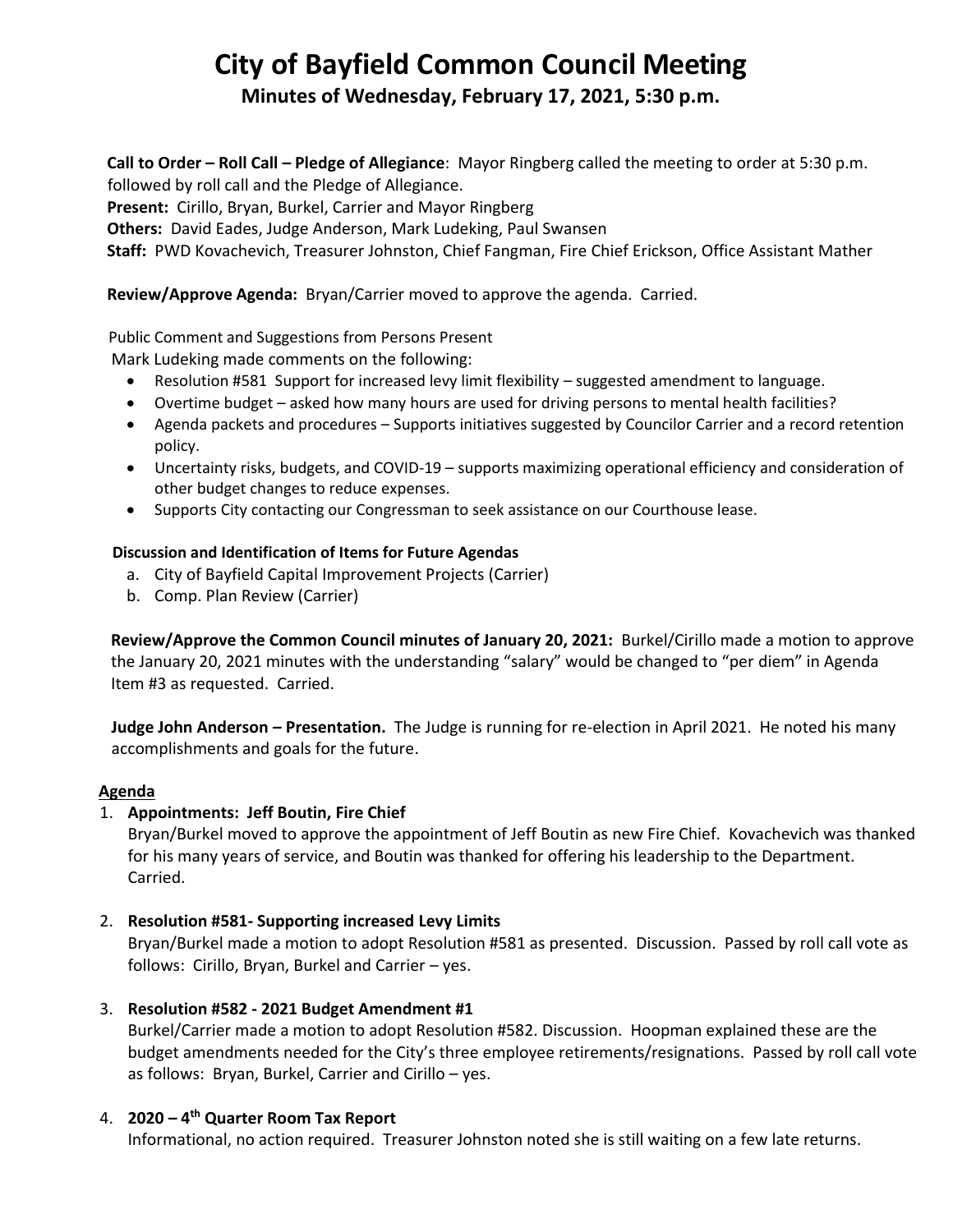## 5. **City of Bayfield – Staff Overtime Report**

The Council received an Overtime Report from Treasurer Johnston with data from 2012 to 2020. There was not a year the PD or PWD exceeded the allotment for their departments. Staff was encouraged to not use any overtime.

Discussion further ensued on Employee Benefits and vacation time. Hoopman explained vacation is given the year after it is accrued according to the City's Employee Policy. In 2021, we have one January Retirement, one February Resignation, and there will be one December Retirement.

- 6. **Agenda, Packets, and Minutes Policies/Procedures** Carrier provided an outline of some changes he wants in place; Council Meeting packets a week before meetings, Committee minutes completed within 48 hrs. of a meeting and Council packets posted for public access.
	- It was agreed Clerk Hoopman would post Council agendas and send packets the Friday before a meeting. Cirillo/Burkel made a motion to approve the receipt of Council Meeting information the Friday before the meeting. Carried.
	- The completion of minutes within 48 hrs. is a goal but would not be enforced.
	- Council packets for the past year were already posted on the City's website.
- 7. **Review of Year End 2020 Budget (Unaudited)** Carrier requested an overview of the 2020 budget which was provided.
- 8. **Uncertainty, Risks, and Budgets during COVID 19** Carrier asked for the Council to consider the uncertainty of Covid-19 and questioned if budget changes need to be made. Hoopman noted Committees have already been asked to consider the impacts of Covid-19 in 2021 and for their recommendations.

## 9. **Project Updates**

- a. Parking Management Plan Implementing paid parking was discussed. Hoopman asked if the Committee would continue discussing an overall parking management plan. It would be useful for the Plan Commission when moving onto the review of the entire Zoning Code.
- b. Marina Breakwell/Seawall Project Bryan told the Council this project was expected to be bid out in March.
- c. Bayfield & Ashland County Regional Housing Study Underway. Survey work to be completed by end of March.
- d. Big Ravine and Bayfield Area Trails Updates Parks and Recreation Committee is working on obtaining easements for private property the trails now cross over. Carrier noted one owner has mentioned selling the Committee would be asking them to consider donating it to the City.
- e. Memorial Park Walkway Nothing new to report.
- f. Green Infrastructure the proposed ordinances are being reviewed by various committees. Now seeking feedback.
- g. Bayfield Carnegie Library Pillar Project Update Nothing new to report.
- h. City Hall Phone and Internet Project Update In process; new phones to arrive tomorrow.

# 10. **Mayor's Report**

The Mayor mentioned the sale of the FUN building located on the corner of 3<sup>rd</sup> Street and Manypenny. The building could be used to either move the City Hall offices or be used for transitional office space while City Hall is renovated. Carrier volunteered to work with a small group to evaluate the potential. He asked the Mayor to provide him with a written goal statement.

## **File Reports from Committees, Commission & Boards:**

**Ambulance**: January 20, 2021 **Fire Department:** Minutes of February 1, 2021 **Harbor:** Minutes of February 8, 2021 **Library**: Minutes of January 11 and February 9, 2021 **Planning**: Minutes of January 26, 2021